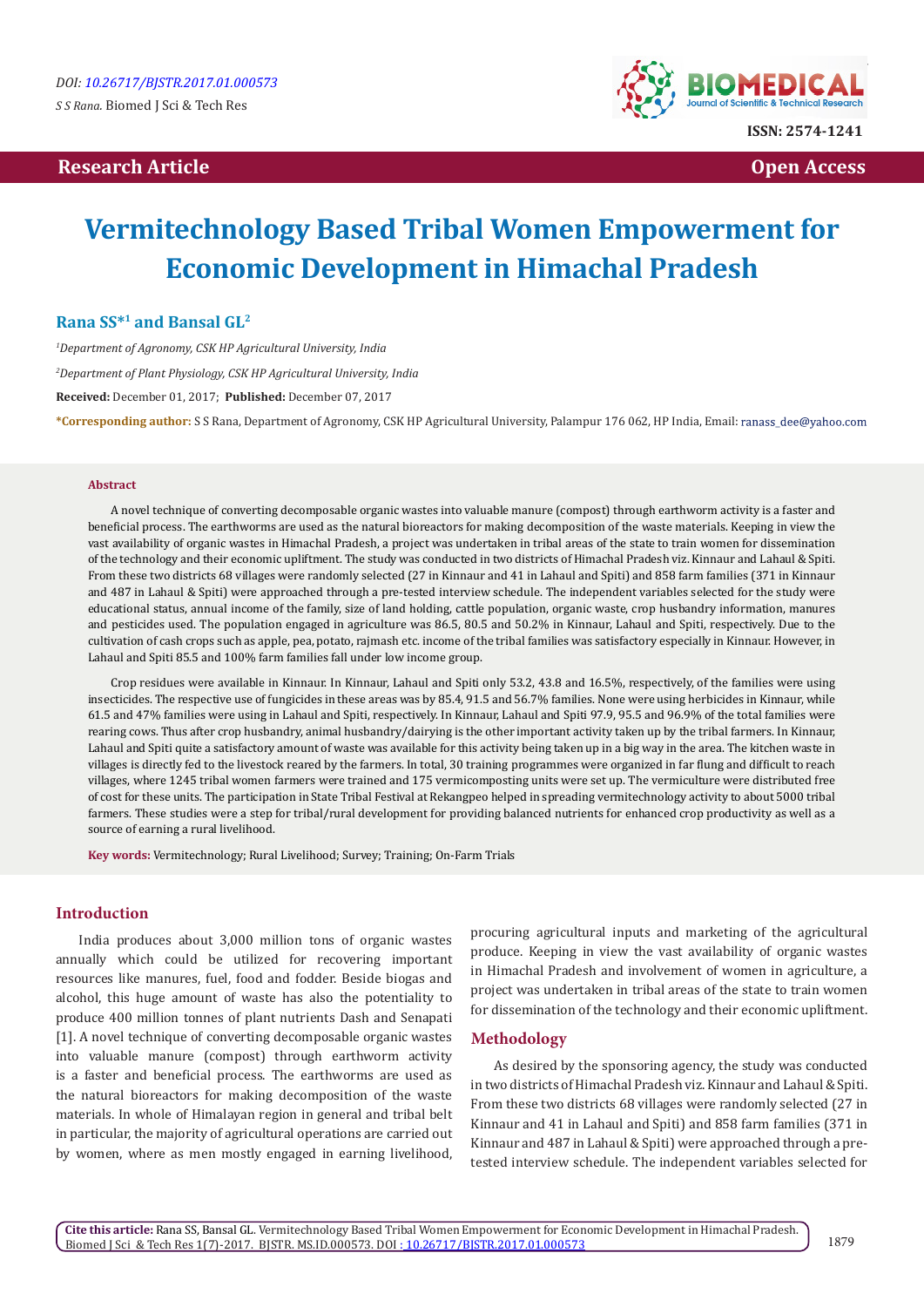the study were educational status, annual income of the family, size of land holding, cattle population, organic waste, crop husbandry information, manures and pesticides used. The training camps (one day, off campus and on-campus) have been organized by involving village gram pradhans, Mahila mandal Pradhans and the self help groups. The Pradhans of these two democratic village bodies as well as SHG's in many of training programmes were fully involved in training programmes, establishment of vermitechnology units and culture distribution to tribal women farmers. Farmers have been distributed literature on the technology and after care of the units so established. The follow up visits were also conducted to see the success of units so established, feed back and further educating the farmers. The on-farm trials on rajmash were conducted in Kinnaur whereas on pea in Lahaul.

**Table 1:** Occupation, education, annual income, land holding, manures and nutrients and pesticides used.

|                     |                                     | % value                             |       |  |  |  |  |  |
|---------------------|-------------------------------------|-------------------------------------|-------|--|--|--|--|--|
|                     | <b>Kinnaur</b>                      | Lahaul                              | Spiti |  |  |  |  |  |
| <b>Occupation</b>   |                                     |                                     |       |  |  |  |  |  |
| Agriculture         | 86.5                                | 80.5                                | 50.2  |  |  |  |  |  |
| Weaving             | 7.9                                 | 7.0                                 | 46.1  |  |  |  |  |  |
| Service             | 2.7                                 | 5.0                                 | 3.2   |  |  |  |  |  |
| others              | 2.7                                 | 7.5                                 | 0.5   |  |  |  |  |  |
|                     |                                     | <b>Education</b>                    |       |  |  |  |  |  |
| Illiterate          | 12.0                                | 21.0                                | 25.7  |  |  |  |  |  |
| <b>Below matric</b> | 46.8                                | 40.0                                | 54.9  |  |  |  |  |  |
| Matric              | 36.5                                | 35.0                                | 19.2  |  |  |  |  |  |
| Graduate            | 4.4                                 | 3.5                                 | 0.0   |  |  |  |  |  |
|                     | Annual Family Income (INR in lakhs) |                                     |       |  |  |  |  |  |
| < 1                 | 30.1                                | 85.5                                | 100.0 |  |  |  |  |  |
| $1-5$               | 45.1                                | 11.0                                | 0.0   |  |  |  |  |  |
| $5 - 10$            | 12.5                                | 3.5                                 | 0.0   |  |  |  |  |  |
| $>10$               | 12.5                                | 0.0                                 | 0.0   |  |  |  |  |  |
|                     | Land Holding (bigha)                |                                     |       |  |  |  |  |  |
| $10 - 20$           | 40.5                                | 69.0                                | 100.0 |  |  |  |  |  |
| 21-50               | 38.3                                | 26.5                                | 0.0   |  |  |  |  |  |
| 51-100              | 13.6                                | 4.0                                 | 0.0   |  |  |  |  |  |
| 101-150             | 4.9                                 | 0.0                                 | 0.0   |  |  |  |  |  |
| >150                | 2.7                                 | 0.0                                 | 0.0   |  |  |  |  |  |
|                     |                                     | <b>Manures and Nutrient Sources</b> |       |  |  |  |  |  |
| <b>NPK</b>          | 63.5                                | 91.0                                | 0.0   |  |  |  |  |  |
| <b>FYM</b>          | 87.3                                | 92.0                                | 100.0 |  |  |  |  |  |
| Crop residue        | 57.5                                | 0.0                                 | 0.0   |  |  |  |  |  |
| Bio-fertilizer      | 0.0                                 | 70.0                                | 0.0   |  |  |  |  |  |
| Human excreta       | 0.0                                 | 42.5                                | 76.6  |  |  |  |  |  |
|                     |                                     | <b>Pesticides Used</b>              |       |  |  |  |  |  |
| Insecticides        | 53.2                                | 43.8                                | 16.5  |  |  |  |  |  |
| Fungicides          | 85.4                                | 91.5                                | 56.7  |  |  |  |  |  |
| Herbicides          | 0.0                                 | 61.5                                | 47.0  |  |  |  |  |  |

1 bigha =  $800m^2$ 

#### **Results and discussion**

#### **Occupation and Education**

The majority of the population in the tribal belt was engaged in agriculture including horticulture for their livelihood. The population engaged in agriculture was 86.5, 80.5 and 50.2% in Kinnaur, Lahaul and Spiti, respectively (Table 1). This was the major strength, for success of the vermicomposting activity to be taken up in the tribal belt. The majority of the tribal area remains covered with snow in winter, and crops are not grown in the field during that period. Therefore, weaving is the next major activity taken up by 7.9, 7.0 and 46.1% of the surveyed families in Kinnaur, Lahaul and Spiti, respectively. Majority of the population was illiterate or below matrix which was mostly engaged in agriculture or horticulture.

### **Income and Landholding**

Due to the cultivation of cash crops such as apple, pea, potato, rajmash etc. income of the tribal families was satisfactory especially in Kinnaur. However, in Lahaul and Spiti 85.5 and 100% farm families fall under low income group. Since vermicomposting is a low investment requiring activity, indicating self reliance on the part of the farmers for this activity to be taken up independently provided technical know-how given. Operational/owned land holding size was also satisfactory and all the surveyed families possessing more than 10bighas (1bigha= 0.08ha) of land. This indicated that besides taking Vermicomposting as a livelihood enterprise, the produce (vermicompost) is itself required by the farm family for its own use in the farm.

# **Sources of Nutrients and Pesticides Used**

 Majority of the families use FYM as a source of nutrients produced either by themselves or through purchase. Crop residues are also available in Kinnaur. In Lahaul and Spiti 42.5 and 76.6% of the population were also using human excreta as a source of nutrients in their fields. In Spiti, none of the families were found using fertilizers. However, in Kinnnaur and Lahaul 63.5 and 91.0% of the families were using commercial fertilizers. But in Kinnaur, fertilizers being used were much below the optimum level that too in the cash crops especially apple. If organic farming is to be taken up, the area has to be withdrawn completely off the pesticides use as these are used indiscriminately. In Kinnaur, Lahaul and Spiti 53.2, 43.8 and 16.5% of the families were using insecticides and 85.4, 91.5 and 56.7% families were using fungicides. None were using herbicides in Kinnaur, while 61.5 and 47% families were using herbicides in Lahaul and Spiti, respectively.

### **Cattle Population**

Majority of the population was rearing quite a satisfactory number of cattle (Table 2) as large number of area was available for grazing. Stall feeding was done only in winter or for milch animals. In Kinnaur, Lahaul and Spiti 97.9, 95.5 and 96.9% of the total families were rearing cows. Thus after crop husbandry, animal husbandry/dairying was the other important activity taken up by the tribal farmers. Topography of whole of the study area and thus the cultivated fields were undulating. As such the mechanical cultivation of the fields was possible only to a limited extent for which the efforts are yet to be geared. So plouging and such other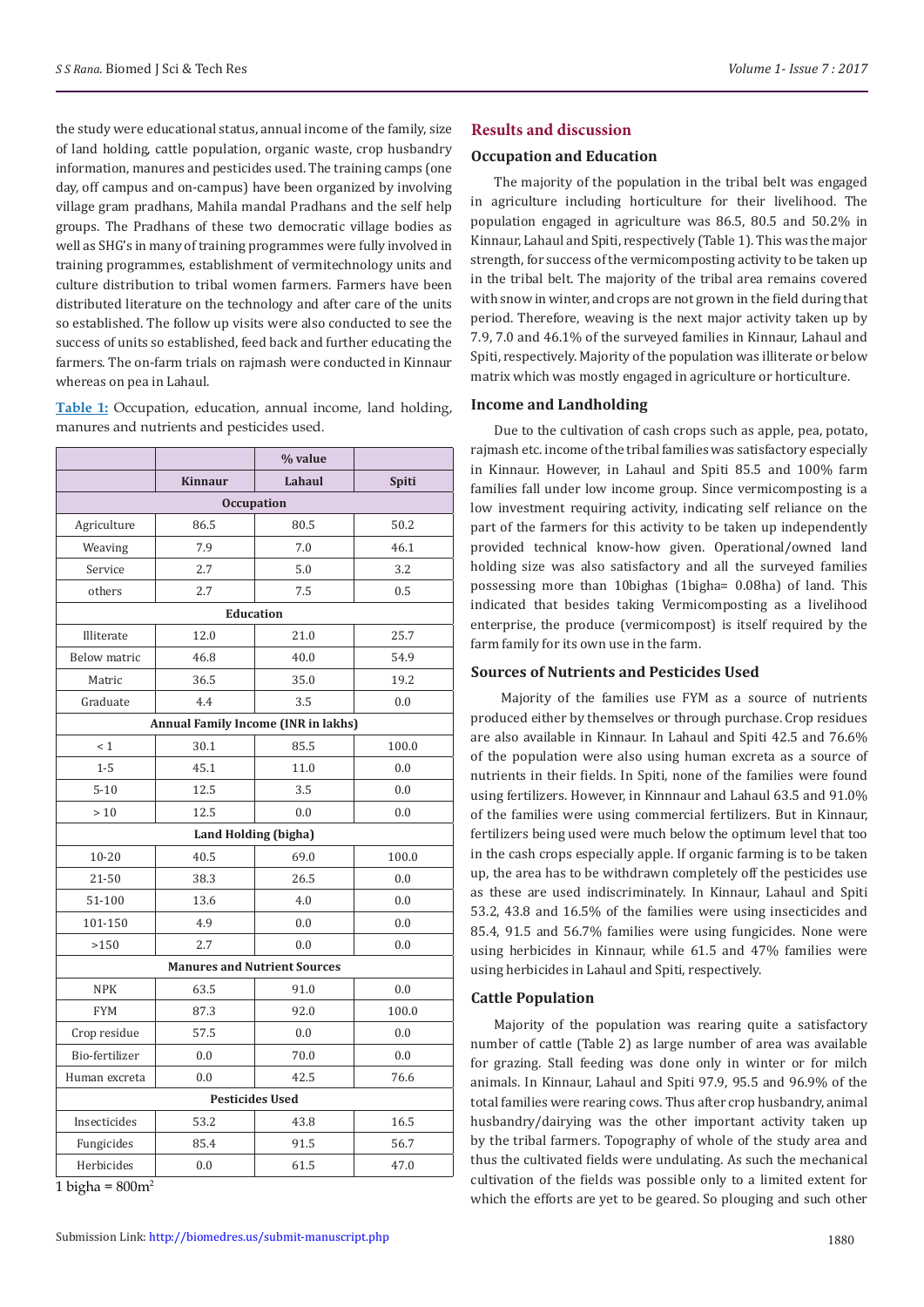operations in the field were done using bullock power. 50% of the families in Kinnaur and 65.4% each in Lahaul and Spiti were possessing bullocks by themselves for cultivating their fields and supply of manures. Sheep and goat rearing was also taken up by quite a large number of populations especially for wool and meat purposes. Yaks were reared by more than 50% of the surveyed population in Spiti and by less than 1% population in Kinnaur. The

manure obtained from this large number of animal population was by and large not properly composted; rather it was dried for reducing the weight for easy carrying in the difficult terrain and fields located away from the villages. Vermitechnology in this endeavourer play a pivotal role improving upon the quality of the compost as well as reduction in weight for easy carrying Bansal and Rana [2].

**Table 2:** Cattle population.

| Cow       | $\frac{0}{0}$ | <b>Bullock</b> | $\frac{0}{0}$ | <b>Sheep</b> | $\frac{0}{0}$ | Goat      | $\frac{0}{0}$ | Yak     | $\frac{0}{0}$ |
|-----------|---------------|----------------|---------------|--------------|---------------|-----------|---------------|---------|---------------|
| Kinnaur   |               |                |               |              |               |           |               |         |               |
| $1 - 5$   | 80.0          | $<$ 2          | 11.5          | <25          | 30.1          | <25       | 26.0          | $<$ 2   | 0.5           |
| $6 - 10$  | 13.6          | $2 - 4$        | 36.9          | 26-50        | 12.0          | 26-50     | 2.1           | $2 - 4$ | 0.2           |
| $11 - 15$ | 3.3           | >4             | 1.6           | 51-100       | 2.4           | 51-100    | 0.5           | >4      | 0.2           |
| $>15$     | 1.0           |                |               | >100         | 1.0           | >100      | 0.2           |         |               |
|           |               |                |               |              | Lahaul        |           |               |         |               |
| $1 - 5$   | 94.5          | <2             | 58.5          | <25          | 49.5          | <25       | 36.0          | $<$ 2   | 0.0           |
| $6 - 10$  | 1.0           | $2 - 4$        | 6.9           | 26-50        | 13.0          | 26-50     | 0.5           | $2 - 4$ | 0.0           |
| $11 - 15$ | 0.0           | >4             | 0.0           | 51-100       | 2.0           | 51-100    | 0.0           | >4      | 0.0           |
| $>15$     | 0.0           |                |               | >100         | 0.0           | >100      | 0.0           |         |               |
|           |               |                |               |              | Spiti         |           |               |         |               |
| $1 - 5$   | 88.8          | $<$ 2          | 54.9          | <25          | 19.2          | <25       | 16.3          | $<$ 2   | 50.8          |
| $6 - 10$  | 8.1           | $2 - 4$        | 10.5          | 26-50        | 0.0           | $26 - 50$ | 0.0           | $2 - 4$ | 0.0           |
| $11 - 15$ | 0.0           | >4             | 0.0           | 51-100       | 0.0           | 51-100    | 0.0           | >4      | 0.0           |
| $>15$     | 0.0           |                |               | >100         | 0.0           | >100      | 0.0           |         |               |

**Table 3:** Organic waste.

|                          | <b>Kinnaur</b>   | Lahaul<br>Spiti     |      |  |  |  |  |  |
|--------------------------|------------------|---------------------|------|--|--|--|--|--|
| Kitchen Waste (kg/month) |                  |                     |      |  |  |  |  |  |
| $1 - 50$                 | 0.0              | 0.0                 | 0.0  |  |  |  |  |  |
| 51-100                   | 0.0              | 0.0                 | 0.0  |  |  |  |  |  |
| >100                     | 0.0              | 0.0                 | 0.0  |  |  |  |  |  |
|                          | Litter (q/month) |                     |      |  |  |  |  |  |
| <20                      | 89.4             |                     |      |  |  |  |  |  |
| 21-50                    | 16.9             | 0.0                 | 10.5 |  |  |  |  |  |
| 51-100                   | 10.4             | 0.0                 | 0.0  |  |  |  |  |  |
| 3.3<br>>100              |                  | 0.0                 | 0.0  |  |  |  |  |  |
|                          |                  | Farm Waste (q/year) |      |  |  |  |  |  |
| $1 - 5$                  | 85.4             | 89.5                | 0.0  |  |  |  |  |  |
| $6 - 10$                 | 11.0             | 10.5                | 0.0  |  |  |  |  |  |
| 11-25                    | 3.4              | 0.0                 | 0.0  |  |  |  |  |  |
| >25                      | 0.2              | 0.0                 | 0.0  |  |  |  |  |  |

#### **Organic Waste**

In Kinnaur, Lahaul and Spiti quite a satisfactory amount of waste was available for this activity being taken up in a big way in the area (Table 3-5). However, in none of the districts kitchen waste was available for using in vermicompost preparation. The kitchen

waste in villages was directly fed to the livestock reared by the farmers.

**Table 4:** Crop husbandry (Percent farm families).

| Name of the Crop                             | <b>Kinnaur</b> | Lahaul | Spiti |
|----------------------------------------------|----------------|--------|-------|
| Apple                                        | 98.3           | 92.6   | 40.4  |
| Potato                                       | 50.4           | 91.5   | 90.0  |
| Pea                                          | 58.0           | 92.0   | 90.6  |
| Barley (Jaun)                                | 33.4           | 37.0   | 83.6  |
| Maize                                        | 34.2           |        |       |
| Wheat                                        | 72.6           | 10.5   |       |
| Ogla (Fagopyrum esculentum)                  | 65.4           |        |       |
| Phafra (Fagopyrum tataricum)                 | 59.1           |        |       |
| Kathu (Ogla and Phafra)                      |                | 9.0    |       |
| Rajmash (French bean, Phaseolus<br>vulgaris) | 56.1           | 40.0   |       |
| Cabbage                                      | 28.7           | 38.0   |       |
| Tomato                                       | 36.4           |        |       |
| Kodo millet                                  | 13.1           |        |       |
| Rice                                         | 2.7            |        |       |
| Kuth                                         |                | 26.5   |       |
| Hops                                         |                | 27.0   |       |
| Kala matter (Vicia sp)                       |                |        | 100.0 |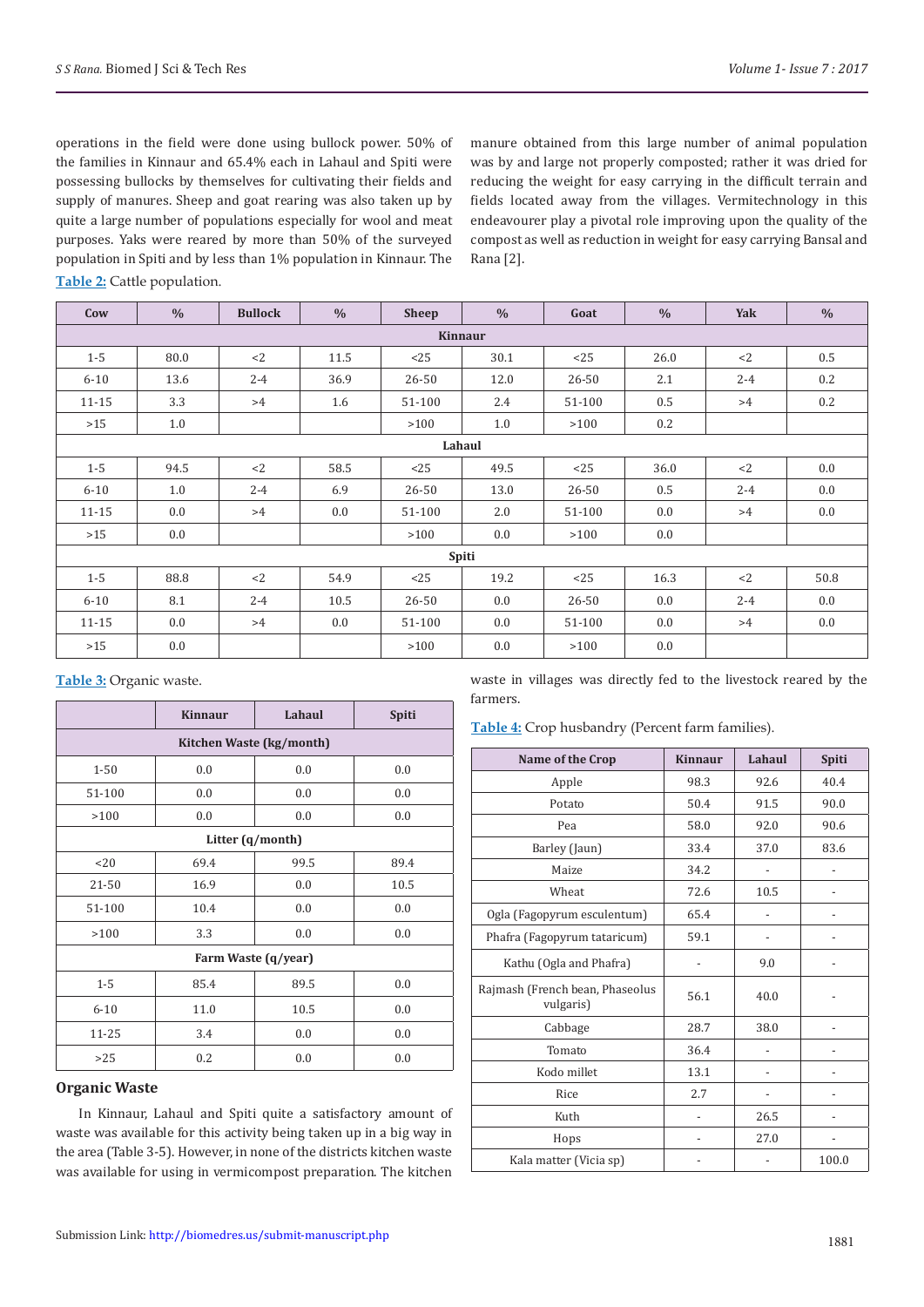| S.No | <b>Training at</b> | <b>Total No. of Villages Covered</b> | <b>Name of Participating Village</b>                                                                     | Total No. of Women Trained in the<br><b>Training Programme</b>               |  |
|------|--------------------|--------------------------------------|----------------------------------------------------------------------------------------------------------|------------------------------------------------------------------------------|--|
| 1.   | Nigulsari          | $\overline{7}$                       | Nigulsari (30), Nanspu (20), Tach (10), Ponda (15),<br>Roopi (2), Taranda (3), Kache (1).                | 81                                                                           |  |
| 2.   | Sangla             | $\overline{7}$                       | Sangla (15), Kupa (12), Kamru (15), Batseri (10),<br>Chansu (15), Themgrang (8), Bonin Saring (8)        | 83                                                                           |  |
| 3.   | Duni               | 8                                    | Kalpa (10), Roghi (10), Khawangi (12), Kashmir (9),<br>Kothi (10), Duni (12), Yuvrangi (1), Shadrang (7) | 71                                                                           |  |
| 4.   | 16                 | Moorang                              | $\mathbf{1}$                                                                                             | Moorang (16)                                                                 |  |
| 5.   | 12                 | Namgaya                              | $\overline{2}$                                                                                           | Namgaya (8), Khab (4)                                                        |  |
| 6.   | 42                 | Nako                                 | 2                                                                                                        | Nako (25), Maling (17)                                                       |  |
| 7.   | 23                 | Chango                               | $\mathbf{1}$                                                                                             | Chango (23)                                                                  |  |
| 8.   | 54                 | Lari                                 | $\overline{4}$                                                                                           | Lari (25), Tabo (15), Poh (10), Nadang<br>(4)                                |  |
| 9.   | 19                 | Kilba                                | $\mathbf{1}$                                                                                             | Kilba (19)                                                                   |  |
| 10.  | 46                 | Tapri                                | 6                                                                                                        | Tapri (2), Chagaon (22), Urni (5),<br>Ramni (12), Yulla (2), Jani (3)        |  |
| 11.  | 84                 | Katgaon                              | 3                                                                                                        | Katgaon (55), Kafnoo (18), Shango<br>(11)                                    |  |
| 12.  | 59                 | Yangpa                               | $\mathbf{1}$                                                                                             | Yangpa (59)                                                                  |  |
| 13.  | 78                 | Nichar                               | $\overline{4}$                                                                                           | Nichar (15), Gradhey (23), Poojay<br>(20), Nigani (20)                       |  |
| 14.  | 33                 | Sungra                               | $\sqrt{2}$                                                                                               | Sungra (30), Ponda (3)                                                       |  |
| 15.  | 53                 | Phoora                               | 3                                                                                                        | Phoora (41), Halling (8), Ghorma (4)                                         |  |
| 16.  | 35                 | Mooring                              | 3                                                                                                        | Mooring (12), Kamring (18), Dandak<br>(5)                                    |  |
| 17.  | 40                 | Udaipur                              | $1\,$                                                                                                    | Udaipur (40)                                                                 |  |
| 18.  | 36                 | Madgran                              | 3                                                                                                        | Madgran (6), Charu (24), Namo (6)                                            |  |
| 19.  | 31                 | Kukumseri                            | 6                                                                                                        | Kukumseri (4), Hinsa (8), Pimal (4),<br>Shanoor (3), Madgran (5), Tozing (7) |  |
| 20.  | 26                 | Trilokinath                          | $\mathbf{1}$                                                                                             | Trilokinath (26)                                                             |  |
| 21.  | 40                 | Kishori                              | $\mathbf{1}$                                                                                             | Kishori (40)                                                                 |  |
| 22.  | 34                 | Kalpa                                | $\overline{c}$                                                                                           | Kalpa (17), Roghi (17)                                                       |  |
| 23.  | 15                 | Batseri                              | $\mathbf{1}$                                                                                             | Batseri (15)                                                                 |  |
| 24.  | Sissoo             | $\overline{\mathbf{c}}$              | Sissoo (15), Yangling (5)                                                                                | $20\,$                                                                       |  |
| 25.  | Khoksar            | $\mathbf{1}$                         | Khoksar (17)                                                                                             | 17                                                                           |  |
| 26.  | Losar              | $\mathsf S$                          | Losar (44), Chichong (12), Kaito (3), Kaimo (3),<br>Hansa(2)                                             | 64                                                                           |  |
| 27.  | Pangmo             | $\overline{c}$                       | Pangmo (25), Hull (10)                                                                                   | 35                                                                           |  |
| 28.  | Rangrik            | $1\,$                                | Rangrik (48)                                                                                             | 48                                                                           |  |
| 29.  | Kibar              | $\mathbf{1}$                         | Kibar (23)                                                                                               | 23                                                                           |  |
| 30.  | Kaza               | $\mathbf{1}$                         | Kaza (27)                                                                                                | 27                                                                           |  |
|      | Total              | 83                                   |                                                                                                          | 1245                                                                         |  |

# **Table 5:** Vermitechnology Training Programme organized and the women trained during 2006.

# **Crop Diversity**

 Being high altitudes, the larger area in the tribal belt remains under snow in winter and one or at the most two crops in a year was a common feature of cropping. Crops were grown in summer except in the lower reaches of Kinnaur. The crops grown in plains during winter also find place in summer in the tribal area. The off-season produce of the crops like pea, French bean, potato fetches premium

prices in the plains. Only a few crops were grown but diversity was greater in Kinnaur followed by Lahaul. However, in Spiti, five crops were mainly grown. Keeping in consideration, the vast availability of raw material for the production of vermicompost, resources and man power available, the efforts were initiated to educate the women through training camps, establishing composting units on the participatory mode, distributing brochures and pamphlets, and organizing activities such as 'vermin mela' etc.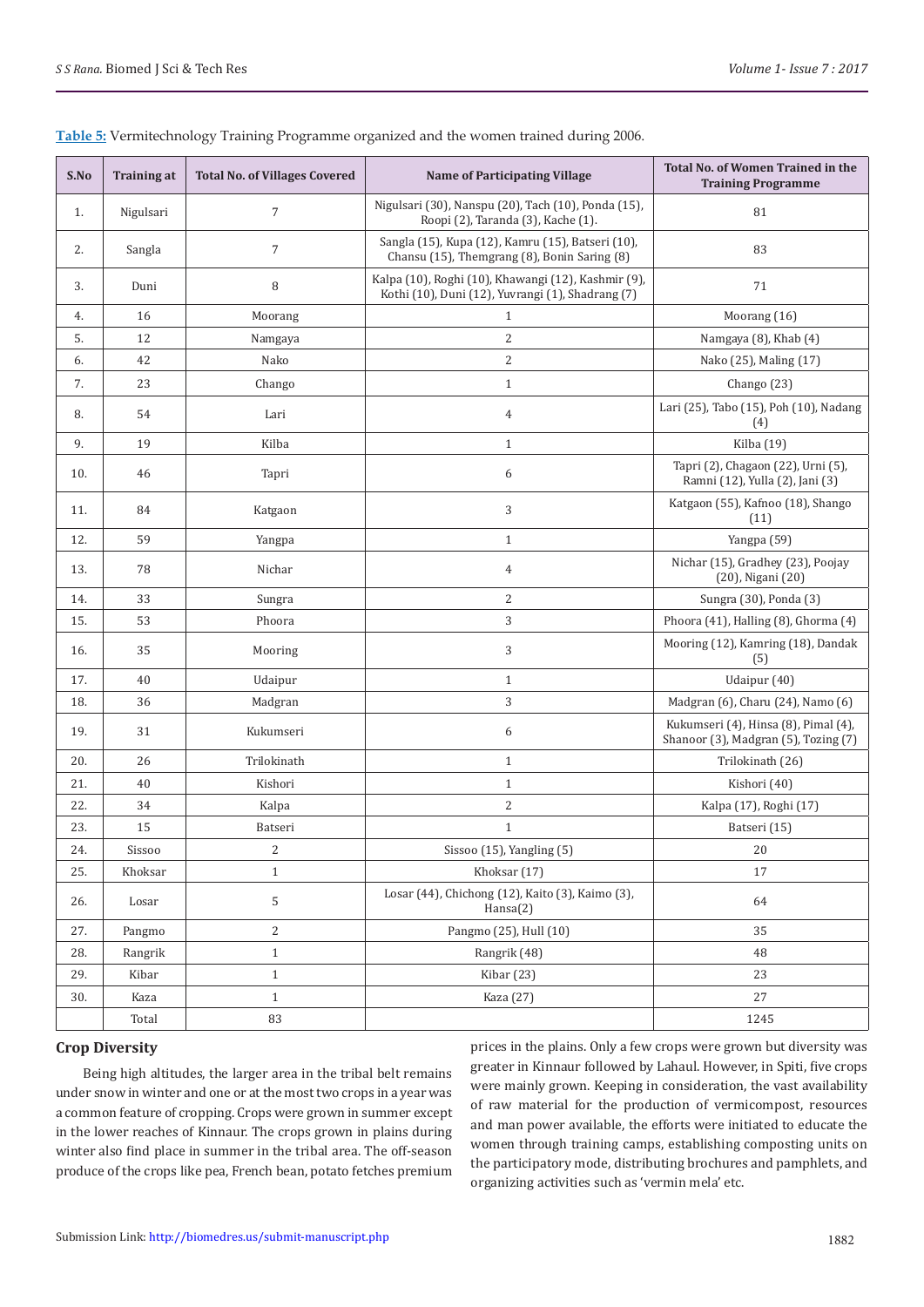#### **Trainings**

Twenty four one day vermitechnology training camps were organized where women from 83 villages participated. In all 1245 women farmers were trained about organic farming, organic waste recycling and importance and use of vermicompost. The farmers were educated about the importance of utilization of organic/ agricultural waste for conversion into valuable compost through vermicomposting which otherwise was burnt considering it an absolute refuse.

## **Vermitechnology Units**

176 vermitechnology/vermicomposting units were established with the precondition of the availability of the crop residues/ animal waste and to those who evinced keen interest in the camps. The complete list of farmers under whose disposal the activity undertaken is available with the authors. Three demonstration units were also set up one each at the main campus Palampur, HAREC, Kukumseri and HAREC, Sangla.

#### **Brochure and Pamphlet**

One bilingual "Vermicompost: Agricultural Gold from Garbage" a 24 page brochure with coloured pictures was brought out.

**Table 6:** Effect of treatments on yield of French bean (Rajmash).

The brochure describes technology through pictures, sources of nutrients, species of earthworms to be used, preparation of compost bed, raw materials, filling of bed, collection of vermicompost, precautions, advantage of vermicompost, usage and how it can be a micro-enterprise for women. Another 4 page pamphlet was also brought out in Hindi describing vermitechnology in simple language, raw materials to be used, bed preparation, collection of compost, its uses and usages.

# **Vermistall/mela**

Participated in the State Tribal Festival at Recongpeo and set up a stall depicting vermitechnology for the tribal farmers. The setting up of stall was a great success where about 10,000 farmers who visited the stall were sensitized about the production and use of vermicompost from farm organic wastes. The stall was declared second in order of merit and has been awarded a cash prize of INR 1500/-. From the follow up visits in all the villages, it has been observed that Pradhans and farmers were taking interest in vermicomposting and units were working well. In many villages farmers have started using vermicompost so obtained for crop cultivation/in orchards. The technology was a great success in future as per the results in the first year.

| <b>Treatment</b>                                   | L1   | L2   | L <sub>3</sub> | L <sub>4</sub> | L <sub>5</sub> | Mean |
|----------------------------------------------------|------|------|----------------|----------------|----------------|------|
| Farmer's practice (FYM 10 t/ha)                    | 975  | 1000 | 1250           | 875            | 700            | 960  |
| Recommended NPK                                    | 813  | 938  | 1250           | 1000           | 792            | 958  |
| 100% N through vermicompost                        | 1213 | 1125 | 1563           | 2125           | 892            | 1383 |
| 50% N through FYM + 50% through Vermicompost       | 1006 | 1125 | 2125           | 2000           | 950            | 1441 |
| 50% NPK (Fertilizers) + 50% N through Vermicompost | 925  | 875  | 1250           | 1063           | 825            | 988  |
| 50% NPK (Fertilizers) + 50% N through FYM          | 906  | 1313 | 1875           | 1063           | 813            | 1194 |
| $LSD(P=0.05)$                                      |      |      |                |                |                | 336  |

#### **On-farm response**

The on-farm trials were conducted on French bean in district Kinnaur (Table 6). The data were received from five trials/ locations. The perusal of data revealed that 50% N through FYM + 50% through vermicompost and 100% N through Vermicompost remaining at par, resulted in significantly higher seed yield of French bean over rest of the treatments. 50% N through FYM + 50% through vermicompost and 100% N through vermicompost increased seed yield of French bean by about 50 and 44 percent over the farmers' and recommended practices. The on-farm trials

on pea were conducted in Lahaul (Table 7). The data were received from five trials/locations. The perusal of data revealed that the integrated nutrient management teatments remaining at par with recommended application of nutrients resulted in significantly higher yield of pea over farmers practice. The findings of the present investigation conclusively inferred that vermitechnology is an effective strategy to increase yield and enhance the profitability of the tribal women. The different extension approaches followed to make abreast a small proportion of the tribal women need to be replicated in rest of the area to strengthen the livelihood security of rest of the population.

#### **Table 7:** Effect of treatments on yield of Pea (kg/ha).

| <b>Treatment</b>                                   | L1    | L2    | L <sub>3</sub> | L <sub>4</sub> | L <sub>5</sub> | Mean  |
|----------------------------------------------------|-------|-------|----------------|----------------|----------------|-------|
| Farmer's practice (FYM 10 t/ha)                    | 8800  | 8200  | 8600           | 8160           | 8160           | 8384  |
| Recommended NPK                                    | 11200 | 9920  | 11720          | 12000          | 12400          | 11448 |
| 100% N through vermicompost                        | 8000  | 11800 | 11120          | 10600          | 11200          | 10544 |
| 50% N through FYM + 50% through Vermicompost       | 8400  | 10400 | 12000          | 11800          | 10800          | 10680 |
| 50% NPK (Fertilizers) + 50% N through Vermicompost | 10000 | 10000 | 11200          | 10000          | 10000          | 10240 |
| 50% NPK (Fertilizers) + 50% N through FYM          | 11000 | 8800  | 12800          | 12800          | 10800          | 11240 |
| $LSD(P=0.05)$                                      |       |       |                |                |                | 1370  |